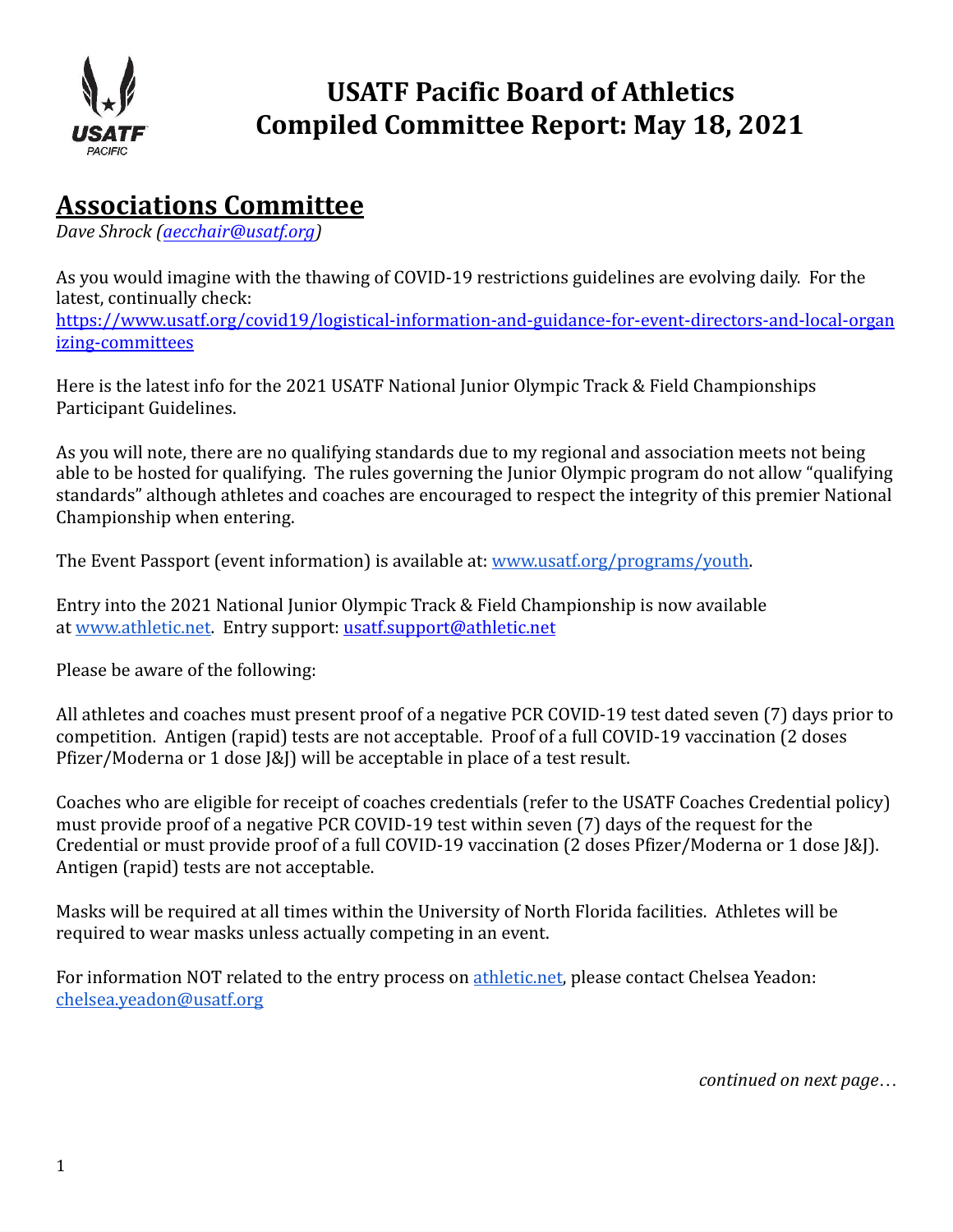# **Coaches Committee**

*Dave Shrock [\(coaches@pacific.usatf.org\)](mailto:coaches@pacific.usatf.org)*

#### **USATF CALENDAR OF SCHOOLS UPDATED**

New spring and summer dates for Level 1 Schools have been added to the Calendar of Schools. All schools continue to be conducted in the Zoom format indefinitely. [view upcoming schools]. The next Pacific Association should be in person on MLK weekend, 2022.

#### **SUMMER LEVEL 2 REGISTRATION NOW OPEN**

USATF Coaching Education is pleased to announce the summer USATF Level 2 School is set for July 19-23, 2021. Enrollment will be limited to 50 per discipline (Endurance, Sprints/Hurdles/Relays, Jumps, Throws or Youth Specialization). All interested coaches are strongly encouraged to register well before the 11 June deadline as spots in all event groups fill fast. For information, with school registration form at the bottom:<https://www.usatf.org/programs/coaches/level-2-information>

#### **INTRODUCING NEW "SCIENCE OF LONG JUMPING" COURSE ON USATF CAMPUS**

Explore how the brain learns, controls and stores long jump movements, how to select the jumper's most effective takeoff leg and more in this course authored by Dr. Christine Brooks, Level 2 Sports Science Coordinator [Learn More]

#### **REMINDER TO VERIFY STATUS OF USATF COACHES REGISTRY REQUIREMENTS**

Members may verify their registry status by logging into their membership profile on USATF Connect while development of the public Coaches Registry listing is under construction. To meet all requirements, a green (current) status must be displayed under Membership, Center for SafeSport Training, Background Screening and the Coach Certification tabs. All requirements must be current through the last date of competition to qualify for a registered coach credential.

In addition, members must be listed on the club profile and/or designated by declared athlete during the specified USATF Championship. [Learn More]

#### **EMERGING FEMALE GRANTS APPLICATION AVAILABLE FOR LEVEL 1 & 2**

The Emerging Female Grant is provided by USATF and provides a select number of minority, women track and field coaches the opportunity to attend USATF Coaching Education Level 1 or 2 Schools. Grants are valued at the respective course tuition or registration fee. Applicants must be members of the USATF Coaches Registry to apply. [Learn More]

#### **LATE LEVEL 1 RECERTIFICATION APPLICATIONS STILL OPEN**

If your Level 1 certificate expired on December 31, 2020, apply now for late recertification. Members must complete a four-step process to extend their certificate until December 31, 2024 and retain recognition as an USATF Level 1 Coach, eligibility for the Coaches Registry and upper level coaching education courses. [Learn More]

#### **REMINDER USATF MEMBERSHIP RENEWAL PROCESS STARTS WITH ACCOUNT RECOVERY**

Prior year members seeking to renew their membership must first complete the one-time account recovery process to renew for 2021. Click the blue "RECOVER ACCOUNT" button to begin the process on the **[USATF Connect Login page](https://mandrillapp.com/track/click/30962987/usatf.sport80.com?p=eyJzIjoiYzA0dFg5WjNYemZZb2t2U0tXekVNVUdmQ19nIiwidiI6MSwicCI6IntcInVcIjozMDk2Mjk4NyxcInZcIjoxLFwidXJsXCI6XCJodHRwczpcXFwvXFxcL3VzYXRmLnNwb3J0ODAuY29tXFxcL1wiLFwiaWRcIjpcImNlOWQxMTQ4NTA5NDQzNDg4YjI5MDM5MjU4Y2NhMTQ3XCIsXCJ1cmxfaWRzXCI6W1wiMzg1NWQwODI1ZDg0YWYwNDM5NjIxNWE4Yjg1ODk2ZTcyZTM0NmI3MFwiXX0ifQ)** . USATF has developed tutorial videos to better navigate the new USATF Connect membership system. [Learn More]

#### **ADDITIONAL PACIFIC COACHES COMMITTEE INFORMATION**

[www.pausatf.org/coaches](http://www.pausatf.org/coaches)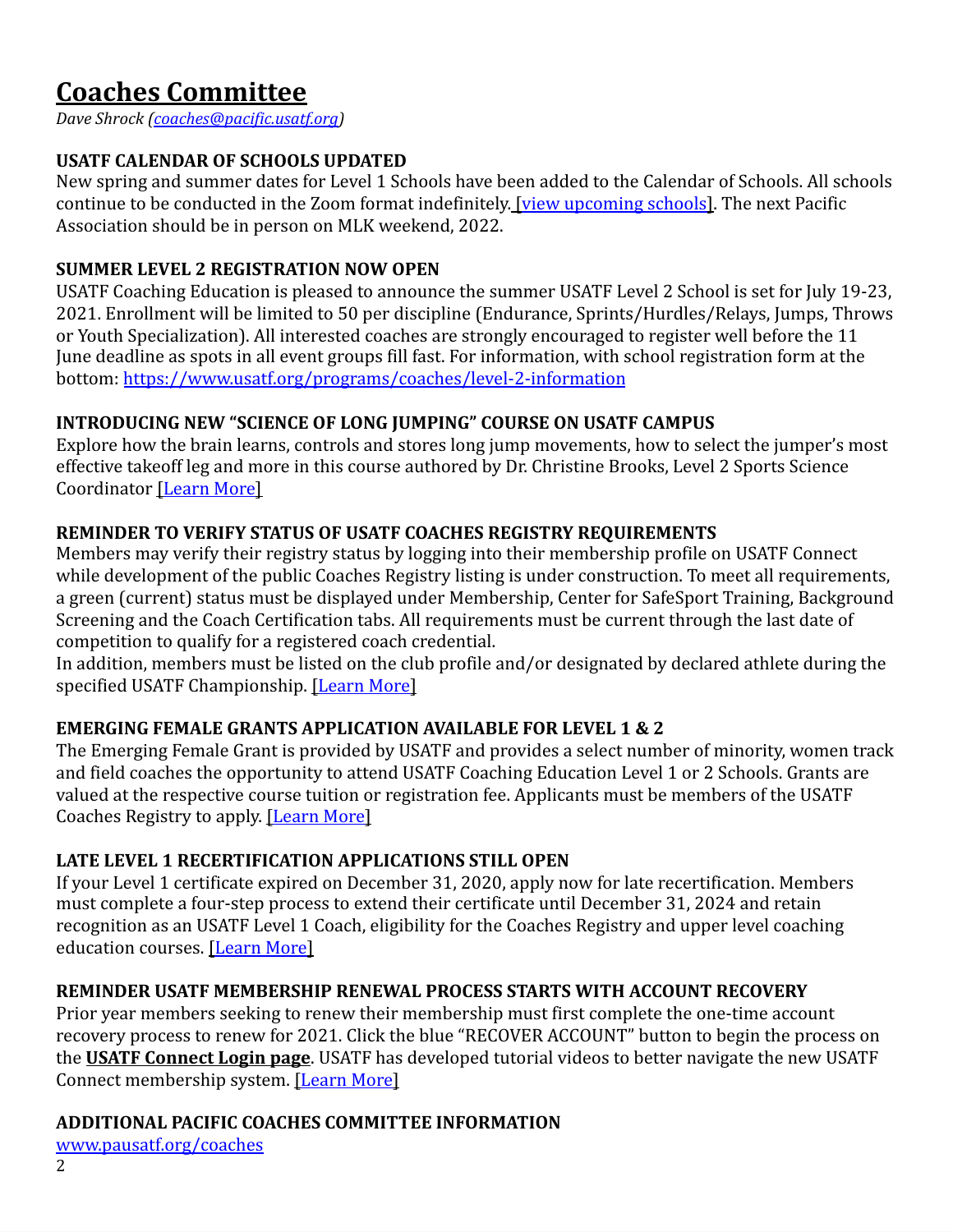# **Race Walking Committee**

#### *Jon Price (jprice@unr.edu)*

The virtual race walks of the 2021 Pacific Association Race Walk Grand Prix Championships continue (1500-meters, one-mile, and 3,000-meters completed). Upcoming virtual events are:

● **5,000-meters** anytime from Saturday, May 1, to Sunday, May 23

● **One-Hour** anytime from Saturday, June 1, to Sunday, July 18 (longer due to the Olympic Trials & JOs) If the Pacific Association holds its Open/Masters Track and Field Championship the first weekend in June, tentatively planned for the Sacramento area, a combined women's and men's 5,000-meter race walk will be contested.

The other in-person race that is planned at this time, albeit tentatively, is the **10-kilometer** Grand Prix (with options for 3K, 5K, and/or 20K simultaneously) on **Sunday, September 26**, at William Pond Park, Carmichael, in the Sacramento area. Robyn Stevens and Nick Christie are working on making this the **2021 California Cup Challenge**, and it will be the **USATF West Region 10K Road Championship**.

# **Open Track & Field Committee**

*Fred Baer , Men's Track and Field Chair [\(frdbaer@aol.com\)](mailto:frdbaer@aol.com)*

Please reference the (still updating) T&F schedule that has been posted on our website. Actual competition options/plans still evolving as we speak. I expect we will need to discuss the latest possibilities. Yuba College is evolving as a potential site for competitions. Plethora of T&F happening. Was great to be at Arcadia and Mt. SAC/Golden Game. We had a CSM meet at Modesto and are now planning for the upcoming area championship meet at CSM (May 28). We will be streaming the PAL HS championships live next week (also hope to do GWI); Just watched ESPN's telecast of the American Track League debut in Irvine. Please see a list of open track and field meets at: https://www.pausatf.org/all-events/all-comers-tf/

## **LDR Committee**

*Andy Crawford (andrewbyroncrawford@gmail.com)* 

LDR events continue to be impacted heavily by the pandemic, with almost zero in-person races. The LDR Grand Prixs are also impacted for 2021.

- **Road Grand Prix**: No events have occurred to date in 2021, and currently there exists only 3 possibly 4 events:
	- July 4th Morgan Hill Freedom Fest 5k
	- August 8th (tentative) Stow Lake 5k, Golden Gate Park
	- December CIM
	- December Christmas Relays

Therefore, there is no Road Grand Prix in 2021. Each event that does occur will be scored for Individual and Team prize money for their event.

- **Cross Country**: We anticipate a XC season, with potentially some adjusted operating procedures (face masks, staggered starts, etc.), but will know more in the coming months. Permits appear to be coming through.

- **MUT**: Similar to road, no events yet for the MUT Grand Prix. Potentially adjustments to the year-long Grand Prix will be forthcoming.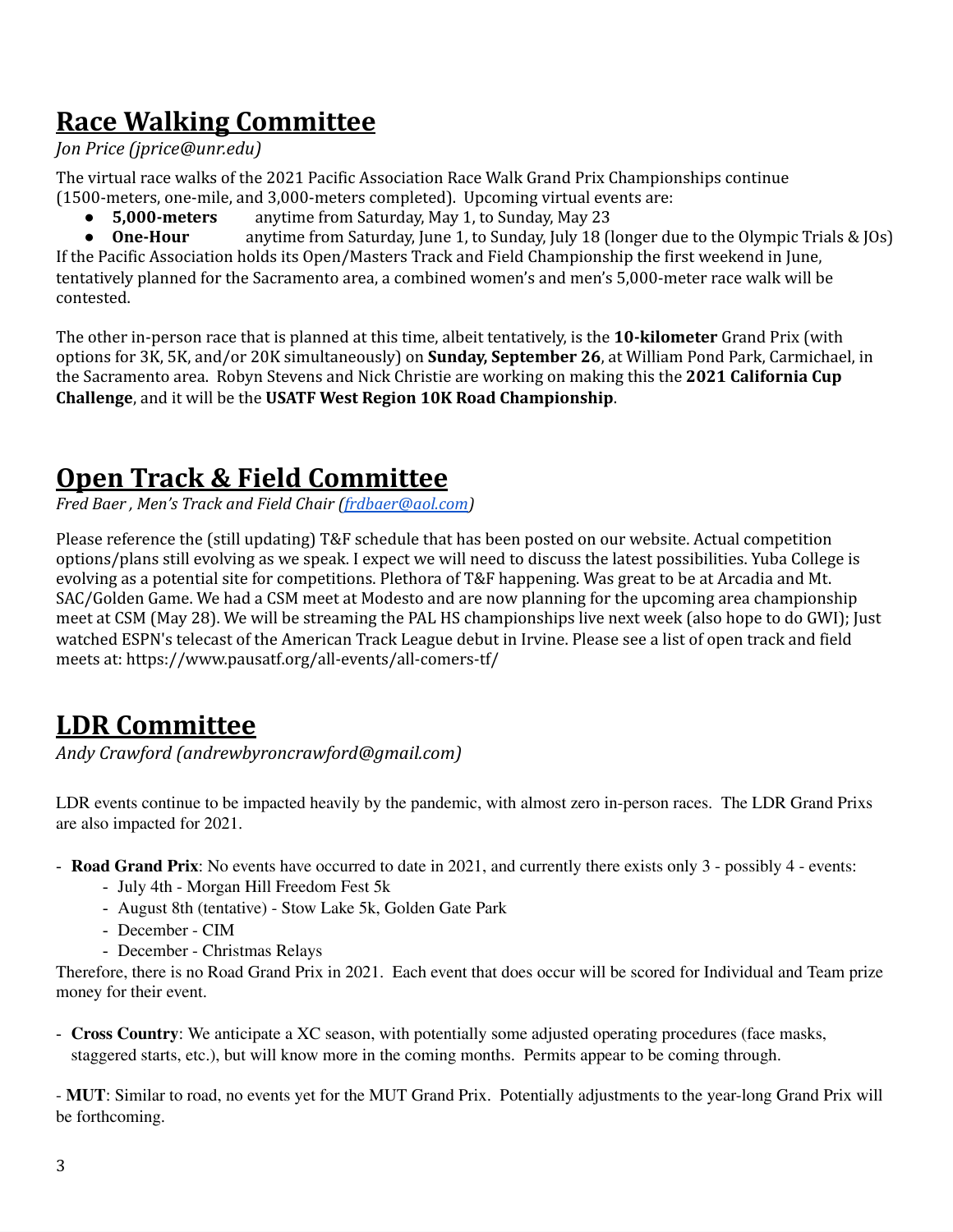### **Communications Committee**

*Cynci Calvin ( [ccrun@ncbb.net](mailto:ccrun@ncbb.net))* 

Activities for the USATF Pacific Communications Committee (Com Com) have been ramping up. Here is an overview:

- Officials Committee Com-Com Rep John Lilygren has been working hard with his Committee to update that their webpage. These efforts have targeted new officials and include details about "how to become an official", and creating a new Mentoring Program to the toolbox for new officials.
- Several Com Com members attended the USATF webinar for branding and marketing. Along with emphasizing proper use of USATF logos, USATF announced its monthly set of marketing items to use on association websites and social media outlets. They sync with monthly themes like National Walking Day, Mother's Day, etc. and provide inspirational text and graphics. I also filled out a survey a few days ago about whether or not these items are being used and considered useful. My replies mentioned the large amount website and Face Book posts the PA produces to keep our pages functional and lively, the importance of giving local association items priority, and the lack of the necessary volunteers to implement the usage of these items. I also said the program is relatively new and it takes awhile to assimilate regular use of the items in an already busy schedule.
- Dave Shrock, as USATF AEC Chair, spearheaded a survey sent to larger associations who have websites not using the national USATF website platform. There is a national USATF goal to have every association use this platform, so it will be useful to present to National the many reasons why that platform will not function for the needs of the associations like ours. Thomas Vincent, Jeff Teeters, and myself answered the survey questions, providing a plethora of information about the differences in the platforms, and the changes National would need to do to their platform to make it work for us. Thank you Dave and good luck!
- I incorporated several minor branding updates to the website to comply with USATF accreditation.
- The above updates led me to realize that USATF Pacific's social media applications needed activation. Except for Verity Breen's fine work with the Face Book page, Twitter, Instagram and YouTube channels have been nonfunctional. I worked with Sean Dulany, the 2014 pausatf .org website designer, and these have been activated and properly branded. The next step is to outreach to our membership to sign up and start providing messages, photos, and videos.
- Thomas Vincent recently provided some recent statistics on pausatf.org traffic. It's quite healthy!

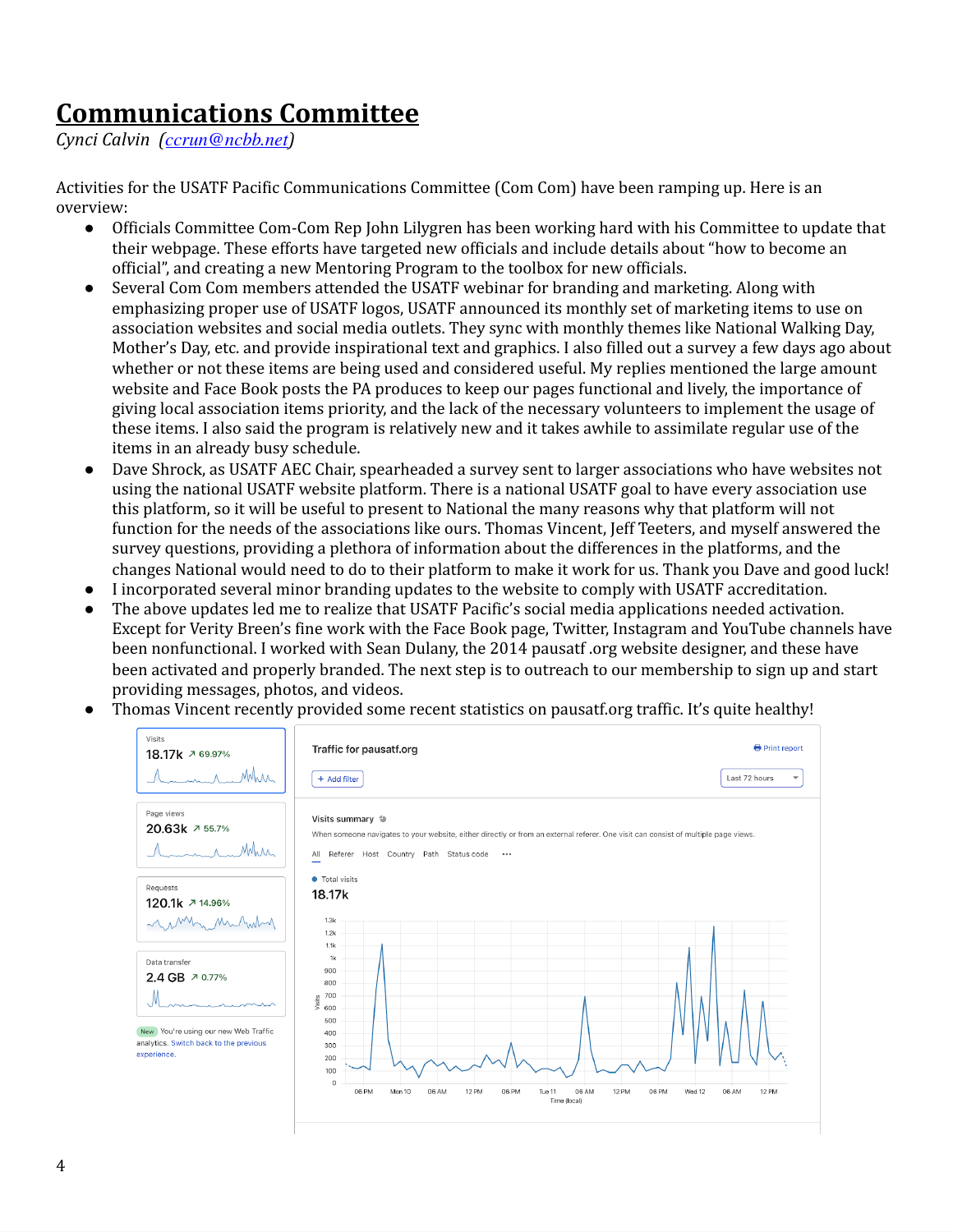# **Youth Committee**

*Carl Bryant (ceebeerev@icloud.com)* 

It has been a pleasure and honor to have served on this committee for several years. You are some of the amazing people I have ever worked with. I have learned so much about the ins and outs of this whole track and field machine called USATF ( Pacific ).

Unfortunately my time of serving as an Official, Board Member and probably Coach has come to an end after 19 wonderful years. I have been afforded opportunities to travel to places I may have never visited and along the way met people who will be friends for life.

I am at a loss for words to explain all that all of you folks mean to me and my family.

These past few months have proved quite challenging as we have attempted to navigate our way to possibly hold some youth track and field meets in the midst of the Covid-19 pandemic. After months of countless phone calls, e-mails and Zoom meetings we are looking at putting on a few association meets that will afford some athletes to obtain marks to possibly enter the Junior Olympic Track and Field Nationals in Jacksonville, Florida. I want to thank all of you for your unending efforts to make this happen, we are not there yet but so close.

Respectfully submitted Carl Bryant Pacific Association Youth Chair

### **MTF Committee**

*Joseph Ols (* masterstf@pacific.usatf.org*)* 

1.) Called Leroy Milam for updates. He has 1 weekend he's meet directing another meet, but seems otherwise open. However, he said he might not be open to meet directing our meet if significantly outside the Bay Area – TBD.

He's bought and making 100m Reverse Marking measuring tapes for all MTF events, to ensure all events (eg hurdles) are as quick and accurate as possible. He's asked me to work with him to create these and I agreed.

Track is (coming!) back – Leroy tells me he was busy in April, and is scheduled for a dozen meets in May alone.

2.) Email Blasted all PA MTF a few weeks ago about intensions of returning to competition.

3.) Have completed recent rounds of personally emailing every Club 1-on-1 and calling each on phone, which is on both the PA List of PA MTF Clubs who are on our MTF Committee and on the PA Club list of paid clubs.

4.) Have emailed Heike & Stephanie re MTF Voting procedures.

5.) Fred B. & I have contacted each other to coordinate possibilities of hosting a meet / meets within or outside the Bay Area.

6.) New USATF Covid procedures don't require USATF Rules & USATF Insurance for sanctions of non-USATF entities. However, this will additionally difficult to put on our Championships as we normally do. Discussions with Exec Board of possible options in the future.